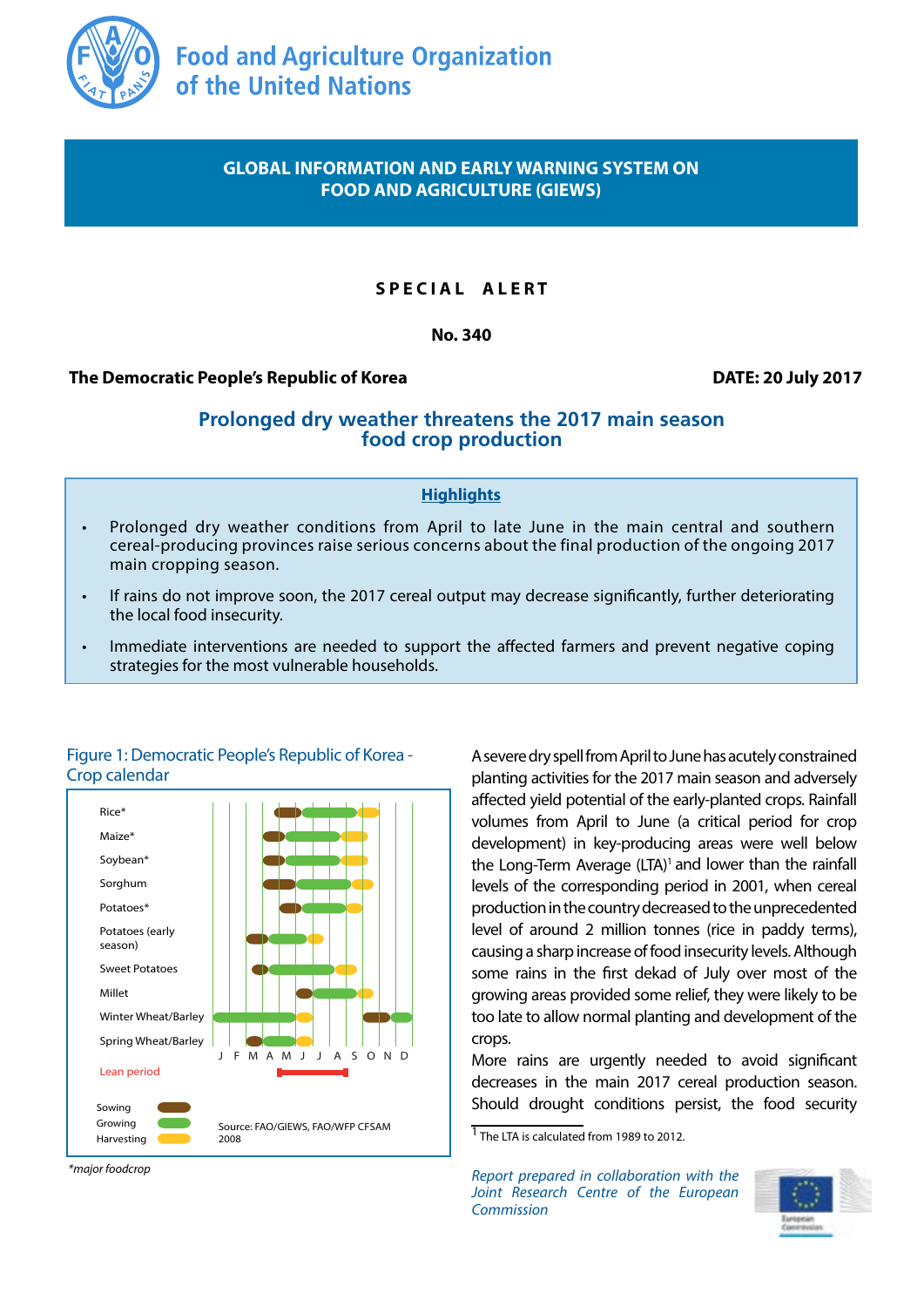situation is likely to further deteriorate. The FAO will continue to closely monitor the weather conditions and the development of the 2017 main season crops.

The food supply and demand situation for the 2016/17 marketing year (concerning the 2016 main season crops harvested in September and October 2016 and 2016/17 early season crops harvested by June 2017) is described after discussing prospects for the 2017 main season production and needs assistance.

## **Unfavourable prospects for 2017 food production**

An analysis by the European Commission's Joint Research Centre (JRC) indicates that rainfall from the beginning of April until the end of June was well below average for much of the country. This, coupled with reduced water supplies for irrigation, due to precipitation deficits and the unusually high temperatures from the 2016/17 winter months to June, hindered the sowing process of the 2017 staple rice and maize crops, and adversely affected the yield potential of early-planted crops, including potatoes and soybeans. The impact of the dry spell on crop and vegetation growth is captured by a vegetation index derived from satellite imagery. Negative anomalies of the vegetation index were particularly visible from April to June in the main cerealproducing areas, including the provinces of South and North Pyongan, South and North Hwanghae and Nampo City (see Figure 2), which collectively normally account for close to two-thirds of the overall main cereal production season.

In these provinces, total rainfall volumes from April to June were between 25 percent and 50 percent below the LTA and considerably lower than the rainfall levels of the corresponding period in 2001 (see Figures 3 and 5), when cereal production in the country decreased to the unprecedented level of around 2 million tonnes (see Figure 4). Although a detailed assessment of the crop damage

## Figure 2: Democratic People's Republic of Korea - Main cereal areas

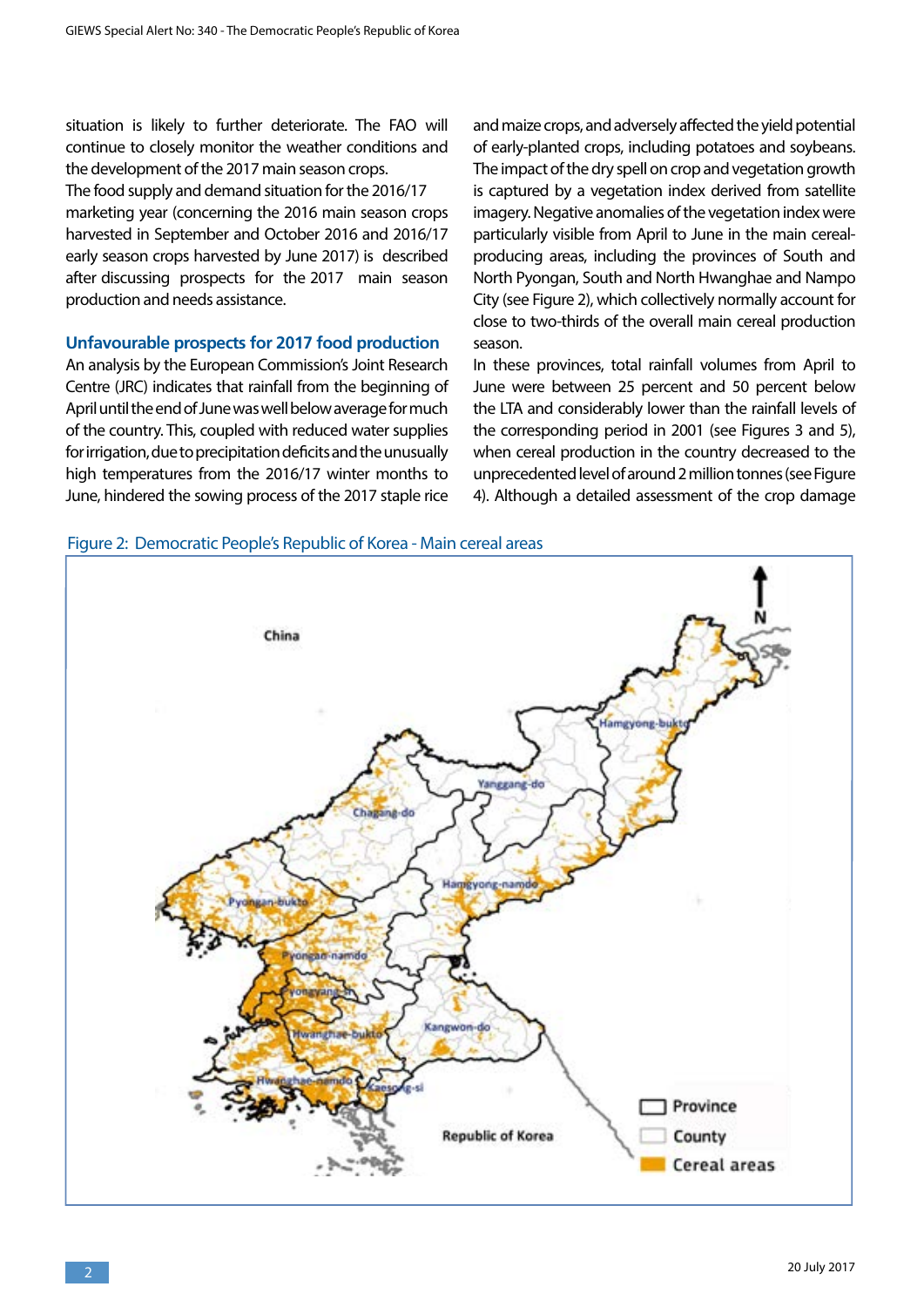# Figure 3: Democratic People's Republic of Korea - Estimated seasonal cumulative rainfall between April and June 2017 compared with 2001 and LTA in the main cereal-producing areas



is not yet available, early official estimates, provided by the National Coordinating Committee (NCC) on 23 June, indicate that about 50 000 hectares of cropland have been severely affected by the prolonged dry spell. This includes about 30 000 hectares of paddy fields and over 20 000 hectares of maize. Although the early estimate of the drought-affected area amounts to only 5 percent of the total national planted area for the main paddy and maize season, these figures are likely to increase significantly if rains do not improve in the forthcoming two weeks. Other 2017 main season crops, including spring potatoes and soybeans, are also expected to be adversely affected by the ongoing drought. According to information from field visits to South Hwanghae Province on 27 June, undertaken by international organizations, including UN Agencies, the European Union, international cooperation agencies and Non-Governmental Organizations, the impact of the drought on crops was evident and widespread throughout all the areas visited. In addition, reports from the field also indicate that wells, canals and streams, as well as water levels in reservoirs, were visibly depleted. The unusually low rainfall resulted in poor pasture conditions negatively affecting livestock. In the areas most affected by drought, it is estimated that around 20 percent of the herds, including cattle, pigs, sheep, goats and poultry, have been severely affected. The prolonged dry spell has also seriously

affected the maturing process of the 2016/17 early season crops (some winter/spring wheat and barley and the main potato crops), harvested in June. Severe water deficits at the critical period of grain filling (April-May) have negatively affected yields. No precise information on the full extent of the damage is yet available. Pending a more detailed official assessment, the FAO has considerably lowered the 2016/17 early season (winter and spring) crop production forecast to take into account the losses due to prolonged drought. As a result, the 2016/17 early season (winter and spring) crop production levels are now estimated by the FAO at 310 000 tonnes (cereal equivalent), down from the official forecast at the start of the season of about 368 000 tonnes.





# **Food security concerns for large numbers of people**

The Public Distribution System  $(PDS)^2$  remains the main source of food for around 18 million people, 70 percent of the total population. Given the dependence on national cereal production, the drop in the 2016/17 early season output worsened the food insecurity for a large proportion of the population. Although the early season harvest is relatively small, accounting for about 10 percent of the total annual cereal production, these crops are an important source of food during the lean season, which lasts from May to September. With expectations of reduced production

<sup>&</sup>lt;sup>2</sup> Public Distribution System (PDS), used as a Government-managed system for food distribution, was established in the Democratic People's Republic of Korea in 1946. This centrally-controlled system is based on national production estimates and planned food imports. The Food Procurement and Administration Ministry determines ration sizes for cereals, cooking oil and pulses, and allocates the rations to the entire population. There are two consumer groups for the PDS: cooperative farmers (30 percent) and dependents (70 percent).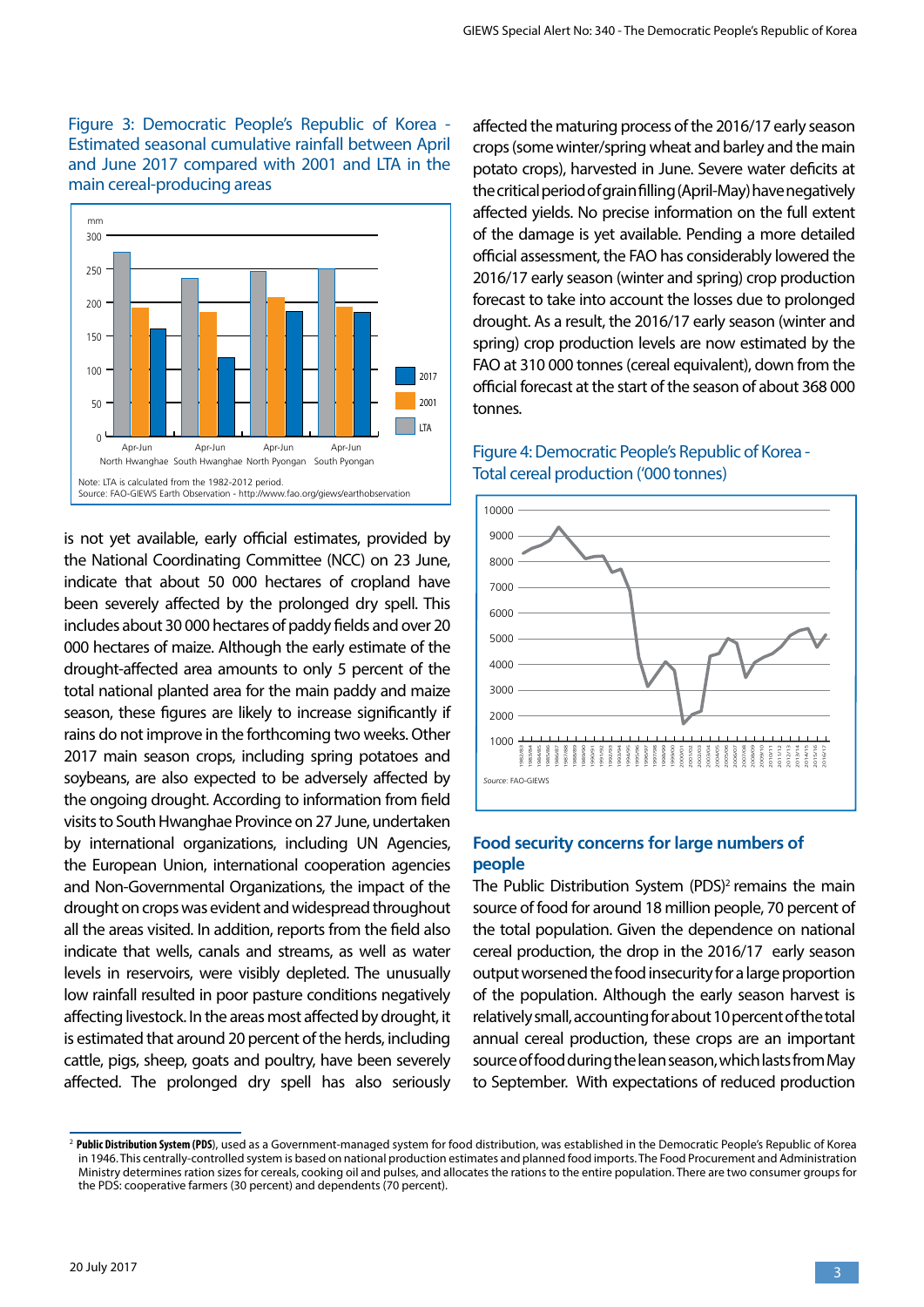

Figure 5: Democratic People's Republic of Korea - Precipitation anomalies from April to June 2017 *Calculated from the rainfall estimates by the European Centre for Medium-Range Weather Forecasts (ECMWF)*

of the main 2017 season crop, the food security situation is likely to deteriorate in the 2017/18 marketing year.

## **Immediate assistance**

Most of the country's population is critically dependent on agriculture for their livelihoods. At this point, it is vital that farmers receive appropriate and timely agricultural input assistance, including irrigation equipment, such as water pumps and sprinklers to safeguard the planted fields of the main 2017 crop season. It is also recommended to start as soon as possible with the rehabilitation and upgrade of irrigation schemes. This will minimize losses of water, increasing timely water availability. Increased food imports, commercial and/or through food aid, would be required during the next three lean months (July to September) until the harvest of the 2017 main season from the end of September to October, in order to ensure adequate food consumption for the most vulnerable people.

#### **Long-term assistance**

Recognizing the increasing frequency of natural disasters that affect the agricultural sector and its impact on food security, it is recommended to introduce longer-term measures to increase farm and household resilience to natural disasters and climate change, such as the promotion of drought-tolerant crops and varieties, the rehabilitation and upgrading of irrigation schemes, and livelihood diversification.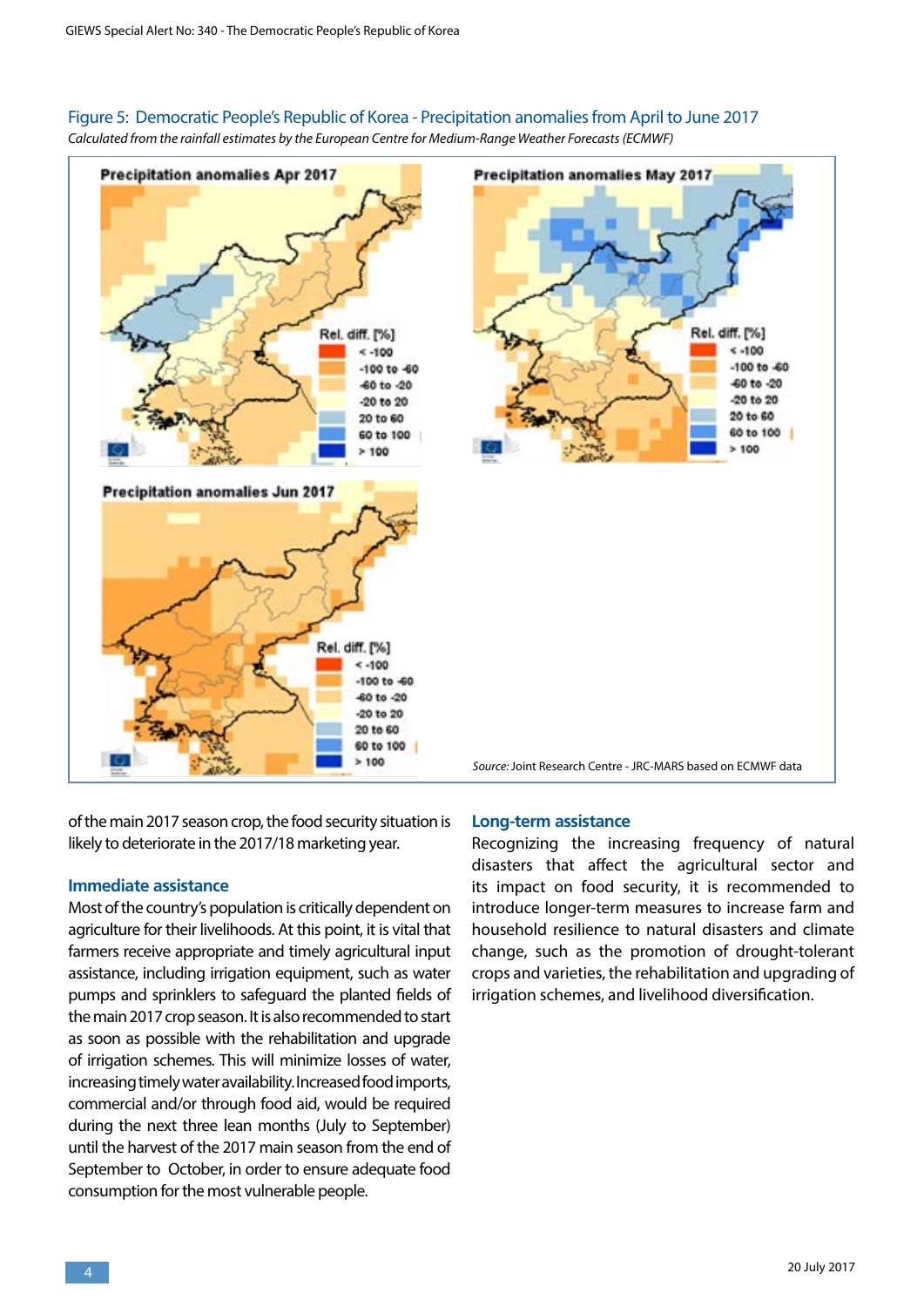# **Food Supply and Demand Situation in 2016/17 (November/October)**

This part of the report describes the food supply and demand situation (concerning crops harvested by June 2017).

## **Cropping season overview**

The main agriculture season starts in April with the arrival of the spring rains, and crops are normally harvested during September and October. The low temperatures at the beginning of the season emphasize the need to raise seedlings, to a large extent, in protected beds for subsequent transplanting once field conditions are suitable. The availability of water for irrigation is critical in determining the main season output, particularly for the predominantly irrigated paddy crop. Paddy and maize are the major main season crops and the country's most

important staple foods. The bulk of the paddy and maize production is concentrated in southern and central-producing provinces, including South and North Pyongan and South and North Hwanghae, which together account for around two-thirds of the annual food production. There is also an early season, with winter wheat and barley sown in October-November as well as spring wheat, barley and potatoes sown in March-April, depending on the geographic location within the country. The importance of wheat and barley cultivation has declined since 2003, and both crops are being replaced by early potatoes.

# southern and central ''food basket'' provinces, which had a negative impact on yields of the main season crops, such as paddy, maize, potatoes and other cereals. A period of excessive precipitation in late August in northeastern parts of the country triggered localized flooding in the North Hamgyong Province along the Tuman River and its tributaries, affecting a large number of people and causing severe damage to housing, infrastructure and the agricultural sector. The rains during the month of September were near average in most of the country, except the main cereal-producing provinces of North and South Hwanghae, where amounts were below average (see Figure 6) affecting standing crops (see Figure 7). Recurrent periods of below-average rains between October and March reduced the area planted with the 2016/17 early season crops (minor winter/spring wheat and barley and main potato crops), harvested in June 2017. In addition,

## **Table 1: Democratic People's Republic of Korea - Volume of water in irrigation reservoirs, 2012-2016 (10 million m3)**

| Year | <b>Target</b> | Actual |
|------|---------------|--------|
| 2012 | 357           | 375    |
| 2013 | 357           | 364    |
| 2014 | 240           | 100    |
| 2015 | 245           | 233    |
| 2016 | 235           | 223    |

Source: Ministry of Agriculture (MoA)

#### **Climatic conditions in 2016/17**

Analysis by the JRC indicates that rainfall during the 2016 main season from April to October 2016 was mixed. Rainfall from mid-April through June 2016, the

normal planting period of the main cereal crops season, was average or slightly above average throughout most of the country. However, these rains failed to improve irrigation water availability, which remained close to the low level of 2015. This hindered sowing operations of the 2016 main paddy crops season, with the area planted remaining close to 2015's low level. The months of July and August are usually the wettest in the country, accounting for more than half of the total annual precipitation. In 2016, July and August were characterized by drier-than-usual weather conditions in

the poor rains between April and late June 2017, resulted in water deficits at the critical period of grain filling (April-May) and negatively affected the yields of these crops.

| Table 2: Democratic People's Republic of Korea - Fertilizer statistics<br>for 2009-2016 (tonnes) |                                                          |                                                       |                                            |              |  |  |  |  |  |
|--------------------------------------------------------------------------------------------------|----------------------------------------------------------|-------------------------------------------------------|--------------------------------------------|--------------|--|--|--|--|--|
| Year                                                                                             | N (ammonium sulphate<br>equivalent, approx.<br>20.5 % N) | P (superphosphate<br>equivalent, approx.<br>17% P2O5) | K (KCI-muriate of<br>potash,<br>48-62%K2O) | <b>Total</b> |  |  |  |  |  |
| 2009                                                                                             | 434 807                                                  | 2776                                                  | 8400                                       | 445 983      |  |  |  |  |  |
| 2010                                                                                             | 475 100                                                  | 11402                                                 | 12 3 14                                    | 498 816      |  |  |  |  |  |
| 2011                                                                                             | 735 943                                                  | 5 5 4 5                                               | 4477                                       | 745 965      |  |  |  |  |  |
| 2012                                                                                             | 686 517                                                  | 21 4 60                                               | 18650                                      | 726 627      |  |  |  |  |  |
| 2013                                                                                             | 686015                                                   | 18396                                                 | 2788                                       | 707 199      |  |  |  |  |  |

2014 727 993 18 977 2 700 749 670 2015 612 194 7 817 2 595 622 606 2016 837 171 11 911 930 850 012

Source: Ministry of Agriculture (MoA)

20 July 2017 € 2017 **5 State 2018** 5 State 2018 1 State 2018 1 State 2018 1 State 2018 1 State 2018 1 State 3 St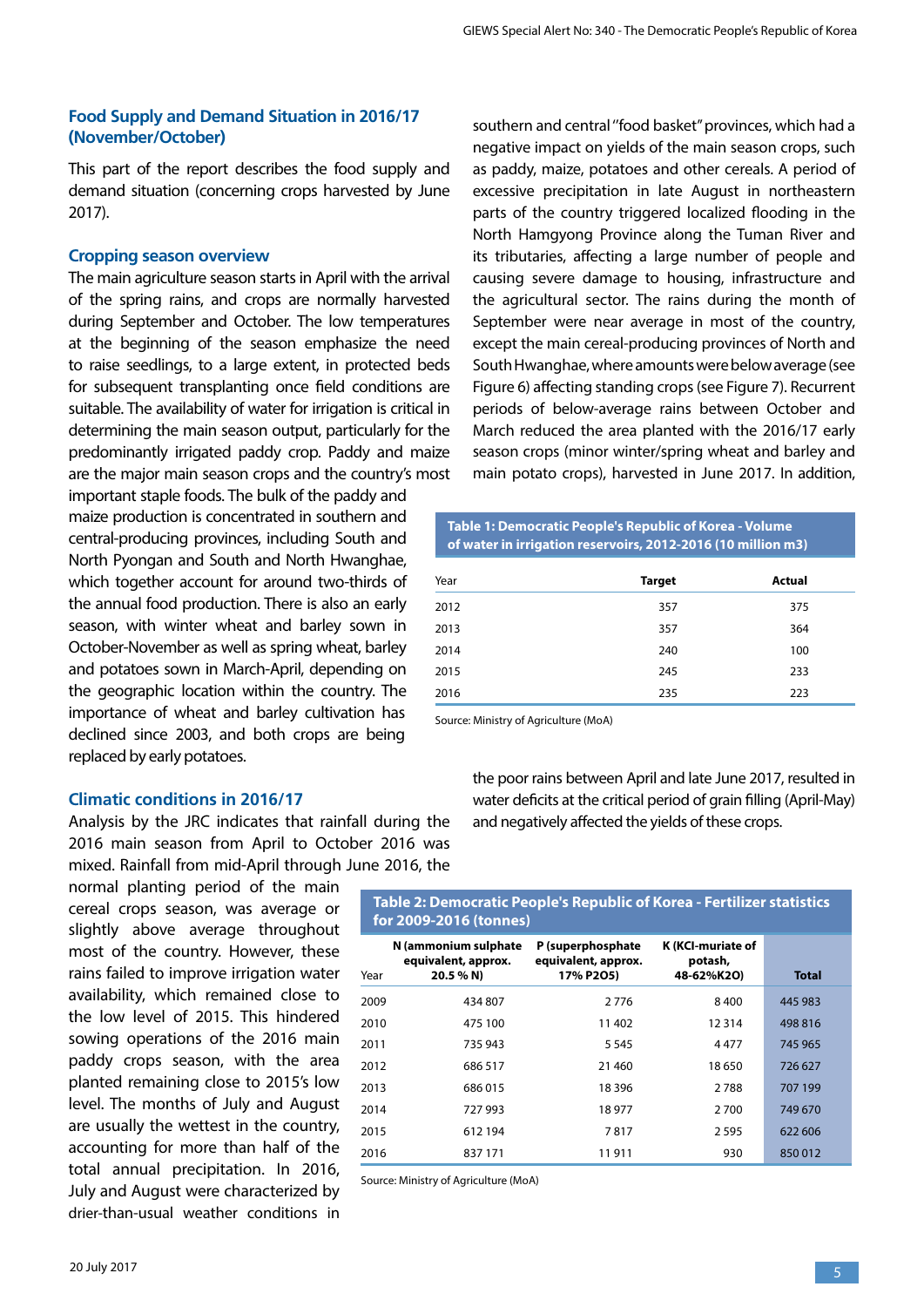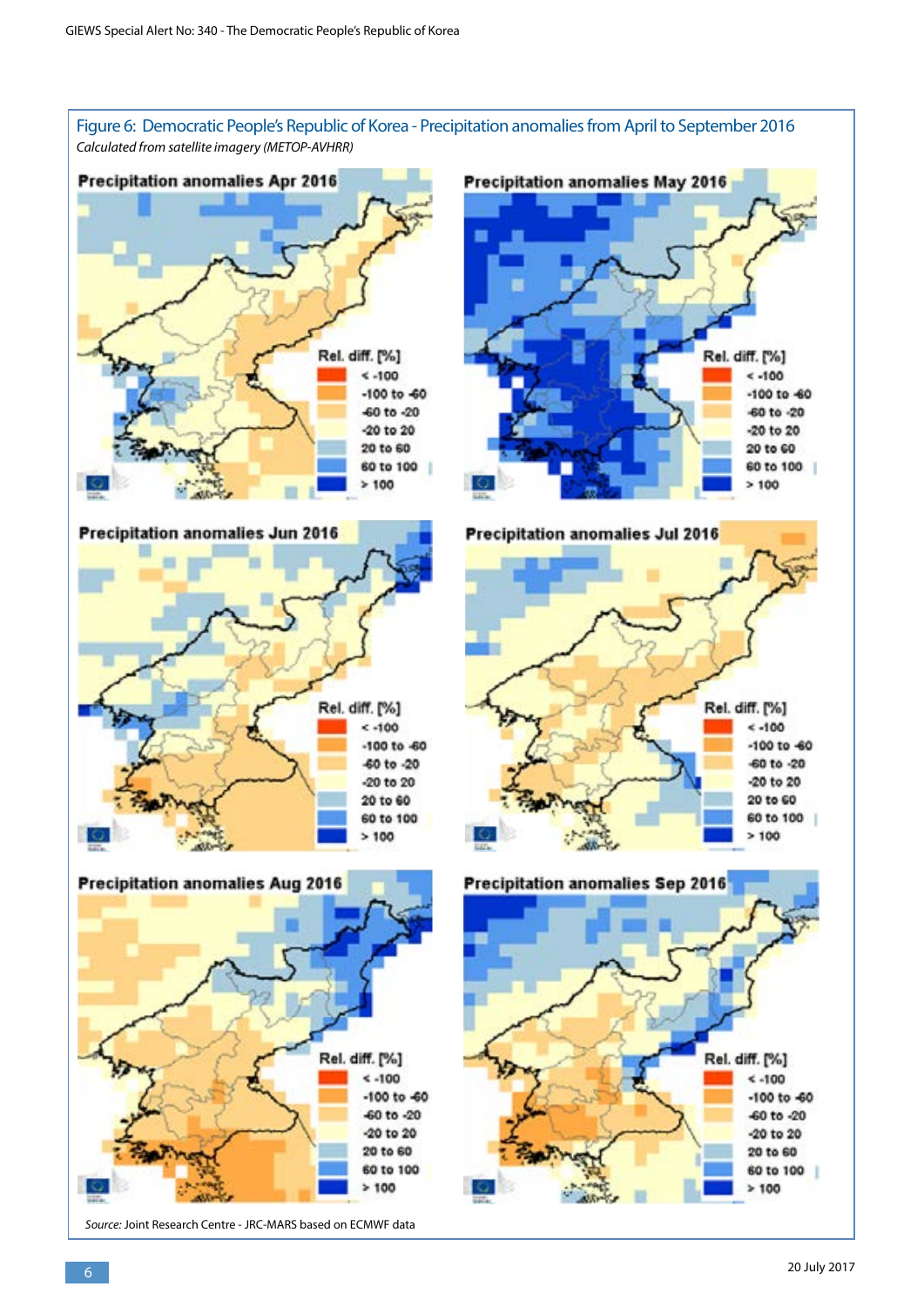

# Figure 7: Democratic People's Republic of Korea - NDVI anomalies from June to September 2016 *Calculated from satellite imagery (METOP-AVHRR)*

## **Inputs in 2016**

*Farm power: Previous reports indicate that the scarce* availability of machinery and fuel has been the most important factor in keeping local crop production at low levels. Although data from the NCC show an increase in diesel and petrol consumption in 2016 over the reduced level of 2015, official estimates indicate that mechanized land preparation could only be carried out on about 60 percent of the arable area, with the remaining land being prepared by oxen.

*Source:* Joint Research Centre - JRC-MARS based on ECMWF data

*Irrigation:* Reduced precipitation and unusually high temperatures from the 2016/17 winter months to June resulted in low levels of water supplies for irrigation. According to the Ministry of Agriculture, water

availability in irrigation reservoirs during the 2016 main season was close to the previous year's low level, and 40 percent below the normal levels (Table 1).

*Fertilizers:* During 2016, the total supply of nitrogenous fertilizer, phosphate and potash is reported to have increased considerably over last year's low level to 850 000 tonnes (Table 2).

## **Cereal production in 2016/17**

Area planted: The aggregate 2016/17 food crop planted area is estimated at 2 million hectares, almost 2 percent above the 2015/16 level (see Table 3). This figure includes the official estimates by the MoA for the 2016 main season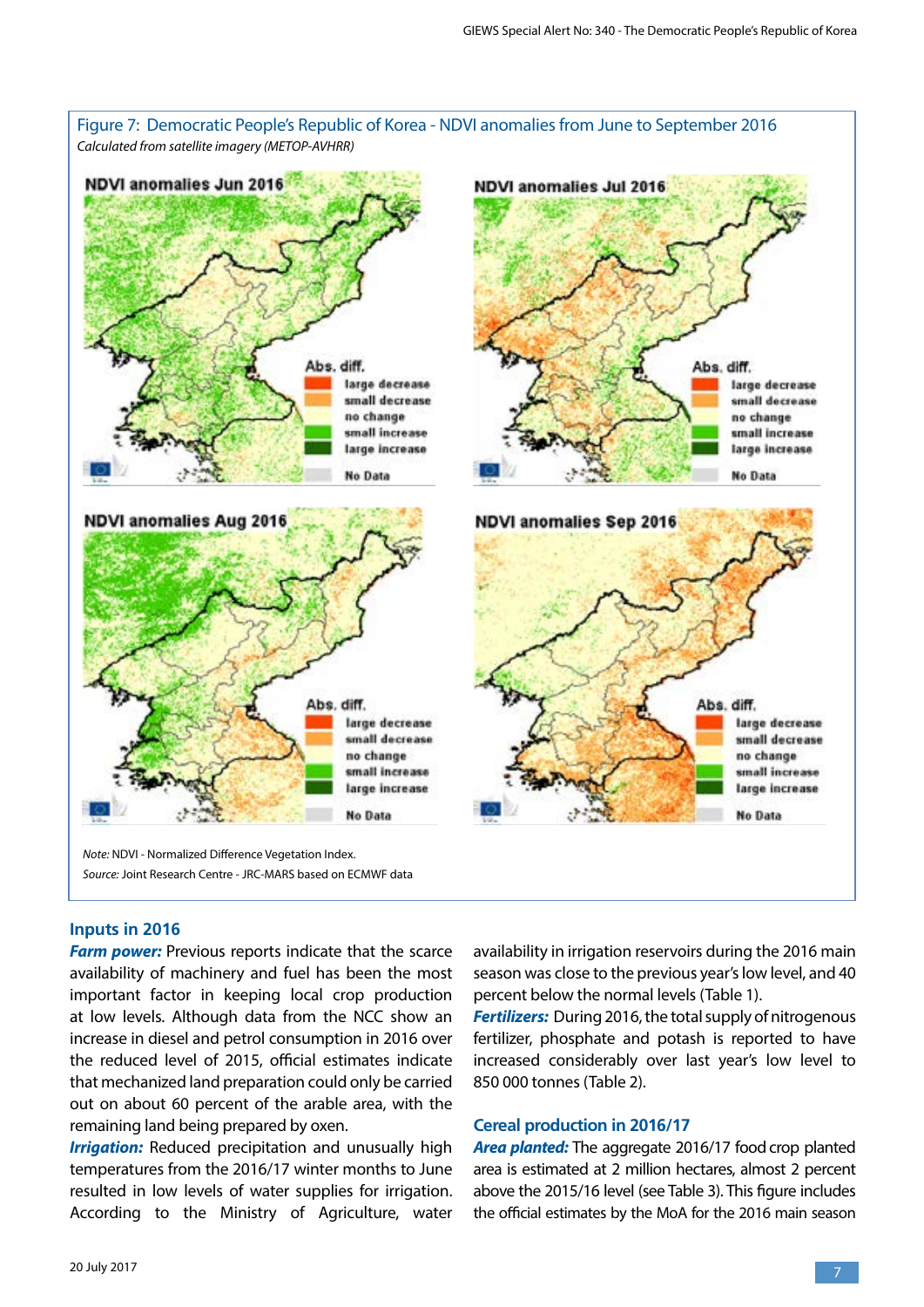crops and forecasts by the FAO for the 2016/17 early season (winter/spring) crops. Based on the previous estimates by the FAO, some 550 000 hectares of sloping land have been added. Much of the country's sloping land has been cultivated for decades by individuals, groups and cooperative farms. The MoA data for the 2016 main season indicates that 1.32 million hectares were planted with cereals, potatoes and soybeans, a 4 percent increase compared to the low level of 2015. The area under mostly irrigated paddy fields was reported at 469 000 hectares, with just a modest increase over the sharplyreduced levels in 2015, and still well below the levels in 2012 and 2013, mainly due to limited availability of irrigation water at sowing time. Some paddy fields were then diverted to alternative crops with relatively less water requirement, such as sorghum, millet and soybeans. The area planted with soybeans in 2016 was estimated to have increased by 11 percent to 175 000 hectares, showing a strong increase for the third consecutive year. Soybean is the most important source of protein in the country, and the area expansions in recent years is mainly the result of the Government's efforts to enhance nutrition security and diet diversity through the support of its cultivation. In addition, the Government adopted measures to increase the area under legume "break" crops. Soybeans play an important role in crop rotation by helping to improve nitrogen levels in the soil. Similarly, the area under minor crops, namely potatoes and other cereals (including sorghum, millet and buckwheat), also increased considerably compared to the 2015 level. By contrast, the area planted with maize in 2016 decreased slightly to 544 500 hectares from the previous year's level of 560 000 hectares. Recurrent periods of below-average rains between October and March reduced the area planted with the 2016/17 early season crops (minor winter/spring wheat and barley and potato crops), harvested in June 2017. As a result, the FAO estimates indicate that the area planted with 2016/17 early season crops have declined by some 15 percent to 140 000 hectares, due to low water availability.

*Crop yields and production:* The aggregate 2016/17 food crop production is estimated by the FAO at 5.96 million tonnes (in cereal equivalent and paddy terms), 10 percent higher than the 2015/16 reduced level (see Table 3) and higher than the five-year average. The 2016 main season food crop production is estimated at 5.44 million tonnes, a 14 percent rebound from the 2015 drought-reduced level. The year-on-year increase is mostly attributed to a 30 percent recovery in 2016 paddy output, estimated at 2.54 million tonnes. At this level, however, paddy output in 2016 is still well below the output gathered between 2012 and 2014. Similarly to paddy, the output of other crops also rebounded from last year's low level. The 2016 production of soybeans is officially estimated to have increased by 28 percent to 282 000 tonnes, while the output of the 2016 main season potatoes is set at 274 000 tonnes, more than 60 percent above the level of 2015. Output of other crops, including sorghum, millet and buckwheat, remained close to last year's high level. The 2016 maize output is officially estimated to have decreased by 4 percent to 2.2 million tonnes, as a result of a small contraction in the area planted and yields, mainly due to flood damages in the North Hamgyong Province.

As for the 2016/17 early season, the prolonged period of dry weather from April to June, a critical period of grain filling, has negatively affected maturing crops,

| production of food crops (cereal equivalent)          |             |         |           |         |                  |             |         |                                |         |  |
|-------------------------------------------------------|-------------|---------|-----------|---------|------------------|-------------|---------|--------------------------------|---------|--|
|                                                       |             | 2016/17 |           |         | 2015/16          |             |         | Change 2016/17 from<br>2015/16 |         |  |
|                                                       | Area        | Yield   | Prodn.    | Area    | Yield            | Prodn.      | Area    | Yield                          | Prodn.  |  |
|                                                       | '000 ha     | t/ha    | '000t     | '000 ha | t/ha             | '000t       | %       | %                              | %       |  |
| <b>MAIN SEASON, Farm (Total)</b>                      | 1 3 1 5 . 6 | 4.1     | 5443.6    | 1 260.7 | 3.8              | 4 7 7 8 .2  | 4.4     | 9.2                            | 13.9    |  |
| Paddy                                                 | 468.7       | 5.4     | 2 5 3 6.4 | 465.2   | 4.2              | 1945.8      | 0.7     | 29.4                           | 30.4    |  |
| Maize                                                 | 544.5       | 4.0     | 2 195.2   | 559.8   | 4.1              | 2 2 8 7 . 8 | $-2.7$  | $-1.3$                         | $-4.0$  |  |
| Other cereals                                         | 72.1        | 2.2     | 156.4     | 45.0    | 3.5              | 156.3       | 60.3    | $-37.6$                        | 0.1     |  |
| <b>Potatoes</b>                                       | 55.0        | 5.0     | 273.6     | 32.3    | 5.2              | 168.3       | 70.4    | -4.6                           | 62.6    |  |
| Soybeans                                              | 175.4       | 1.6     | 281.9     | 158.4   | 1.4              | 220.0       | 10.7    | 15.8                           | 28.1    |  |
| <b>EARLY SEASON (winter and spring), Farm (Total)</b> | 140.0       | 2.2     | 310.0     | 164.3   | 2.7              | 447.6       | $-14.8$ | $-18.7$                        | -30.7   |  |
| Wheat and barley 1/                                   | 40.0        | 1.5     | 60.0      | 64.3    | 2.1              | 133.4       | $-37.8$ | $-27.7$                        | $-55.0$ |  |
| Potatoes 2/                                           | 100.0       | 2.5     | 250.0     | 100.0   | 3.1              | 314.1       | 0.0     | $-20.4$                        | $-20.4$ |  |
| <b>NATIONAL, Farm (Total)</b>                         | 1455.6      | 4.0     | 5753.6    | 1425.0  | 3.7              | 5 2 2 5 . 7 | 2.2     | 7.8                            | 10.1    |  |
| Sloping land                                          | 550.0       | 0.4     | 203.0     | 550.0   | 0.4              | 203.0       | 0.0     | 0.0                            | 0.0     |  |
| <b>TOTAL (including sloping land)</b>                 | 2 006.0     | 3.0     | 5956.6    | 1975.0  | 2.7 <sub>2</sub> | 5428.7      | 1.6     | 8.0                            | 9.7     |  |

**Table 3: Democratic People's Republic of Korea - Comparison between 2016/17 and 2015/16 national aggregate production of food crops (cereal equivalent)**

1 Includes a small amount of main crop wheat and barley grown mainly in North and South Hamgyong, and Ryanggang.

2 Potatoes in cereal equivalent at 25 percent conversion rate. Source: MoA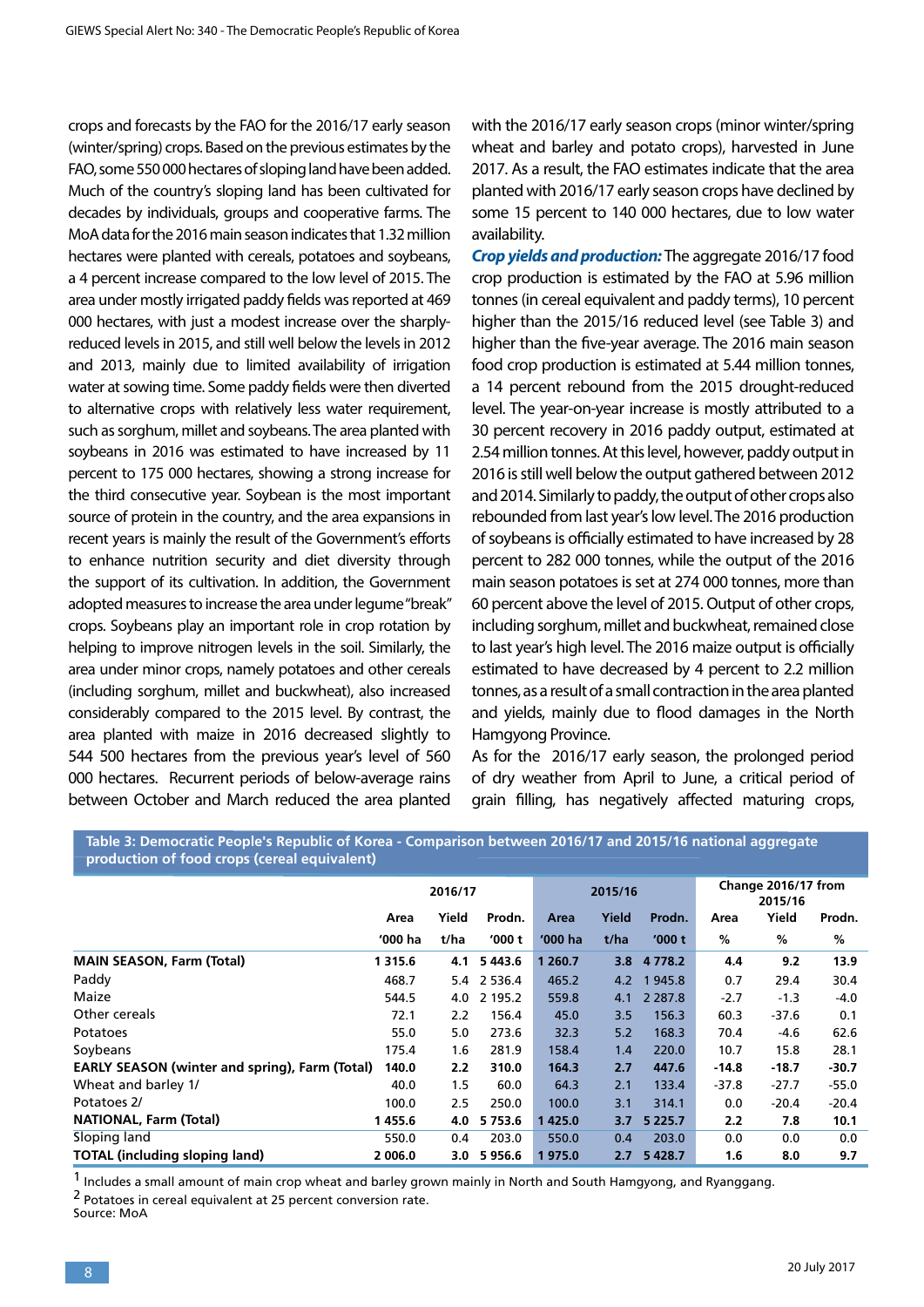considerably reducing yields. Pending a more detailed official assessment, the FAO lowered the initial production forecast and currently estimates the 2016/17 early season crop production at 310 000 tonnes (cereal equivalent), over 30 percent less than in 2016. The early season potato production is estimated by the FAO at 250 000 tonnes, 20 percent down from the previous year's level, while the small wheat and barley harvest is forecast at about 60 000 tonnes, less than half of last year's level. Crop production from sloping land is assumed to have remained similar to last year's level of about 200 000 tonnes.

## **Food supply/demand balance for 2016/17**

The food supply/demand balance sheet for the 2016/17 marketing year (November/October), including cereals and cereal equivalent of potatoes and soybeans, is summarized in Table 4. For the calculation of food consumption, the FAO/GIEWS cereal balance methodology has been applied. Specifically, the following assumptions were made in preparing the balance sheet:

**Population:** The total national population at the end of December 2013 was officially estimated at 24.88 million (including 700 000 special entity personnel). Applying an average annual population growth rate of 0.55 percent, calculated from official population estimates from 2008 to 2013, the population for November 2016 to October 2017 is projected at 25.23 million.

*Production:* The aggregate 2016/17 food production is estimated at 5.15 million tonnes (in cereal equivalent and rice in milled terms), including the FAO forecast of 310 000 tonnes of the early season (winter/spring) crops.

*Food use:* An annual per capita consumption of 175 kg of basic food commodities, covering cereals, potatoes and soybeans, is used. This rate is derived from the apparent per capita staple food consumption in the previous five years using historical data from the FAO/GIEWS cereal balances. The individual items are adjusted to match with the estimated availability during the current marketing year and to maintain a zero balance of non-traded commodities such as other cereals and potatoes. Per capita average consumption used is: 149.9 kg of cereals (including 59 kg of milled rice, 79.6 kg of maize, 6.5 kg of wheat and barley and 4.77 kg of other cereals), as well as 13.3 kg of potatoes and 12.3 kg of soybeans in cereal equivalent. Average per capita consumption rates of potatoes and soybeans have been increased to reflect the changes in crop production in 2016 compared to 2015. Cereals, potatoes and soybeans remain the main source of nutrition for the population. The estimated per capita food consumption of 175 kg represents about 1 640 kcal per person daily. The remaining energy and other nutrients required will likely be derived from the limited quantities

of available fish, poultry, meat, sweet potatoes, vegetables, fruits and wild foods. However, it should be noted that the Government's target weighted average consumption rate is considerably higher, at 207 kg per person per year, leading to a significantly higher estimate of the cereal import requirements.

**Feed use:** Information on the number of livestock in 2016 is not available but according to the official data, feed use is expected to increase by 11 percent. Last year's FAO's feed grain requirement was estimated at 120 000 tonnes, including 100 000 tonnes of maize and 20 000 tonnes of potatoes. As a result, the feed requirement in 2016/17 is estimated by the FAO at 130 000 tonnes, including 110 000 tonnes of maize and 20 000 tonnes of potatoes.

*Seeds:* A seed requirement of 252 000 tonnes is estimated, based on the seed rates used in the country and the average area sown in the past three years, allowing for some multiple planting/sowing.

*Crop losses:* In 2014, a study on the Post-Harvest Losses (PHL) of rice, maize, wheat and barley was carried out by the Pyongyang Agricultural Campus and Kim Il Sung University, in collaboration with the FAO and the UNDP. This study estimated the PHL rates at 15.56 percent for rice, 17 percent for maize and 16.35 percent for wheat, barley and other cereals, which are used in the balance sheet. As this study did not consider potatoes and soybeans, the rates of PHL used in the past FAO/GIEWS reports of 15 percent and 5 percent, respectively, have been applied.

*Paddy-to-rice milling ratio:* A milling ratio of 66 percent is used. This is consistent with the rates in other countries of the region. No other grains are converted to milled form as the food and non-food requirements are expressed in whole grain form.

**S***oybeans:* Given that soybean is the principal source of protein in the country, this crop has been added to the balance sheet. On average, the calorie content of soybean is about 20 percent higher than that of cereals, hence the production is multiplied by 1.2 to express the availability in cereal equivalent terms.

*Stocks:* In the absence of official information on opening and closing stocks, no changes are envisaged or all crops. *Cereal import requirements:* The total cereal import requirements in 2016/17 (November/October) are estimated at 458 000 tonnes. Assuming the official import target of 200 000 tonnes of cereals is met, there is an uncovered deficit of 258 000 tonnes for the current marketing year. This food gap is lower than the level of the 2015/16 marketing year, but still higher than the 2012/13 and 2014/15 levels.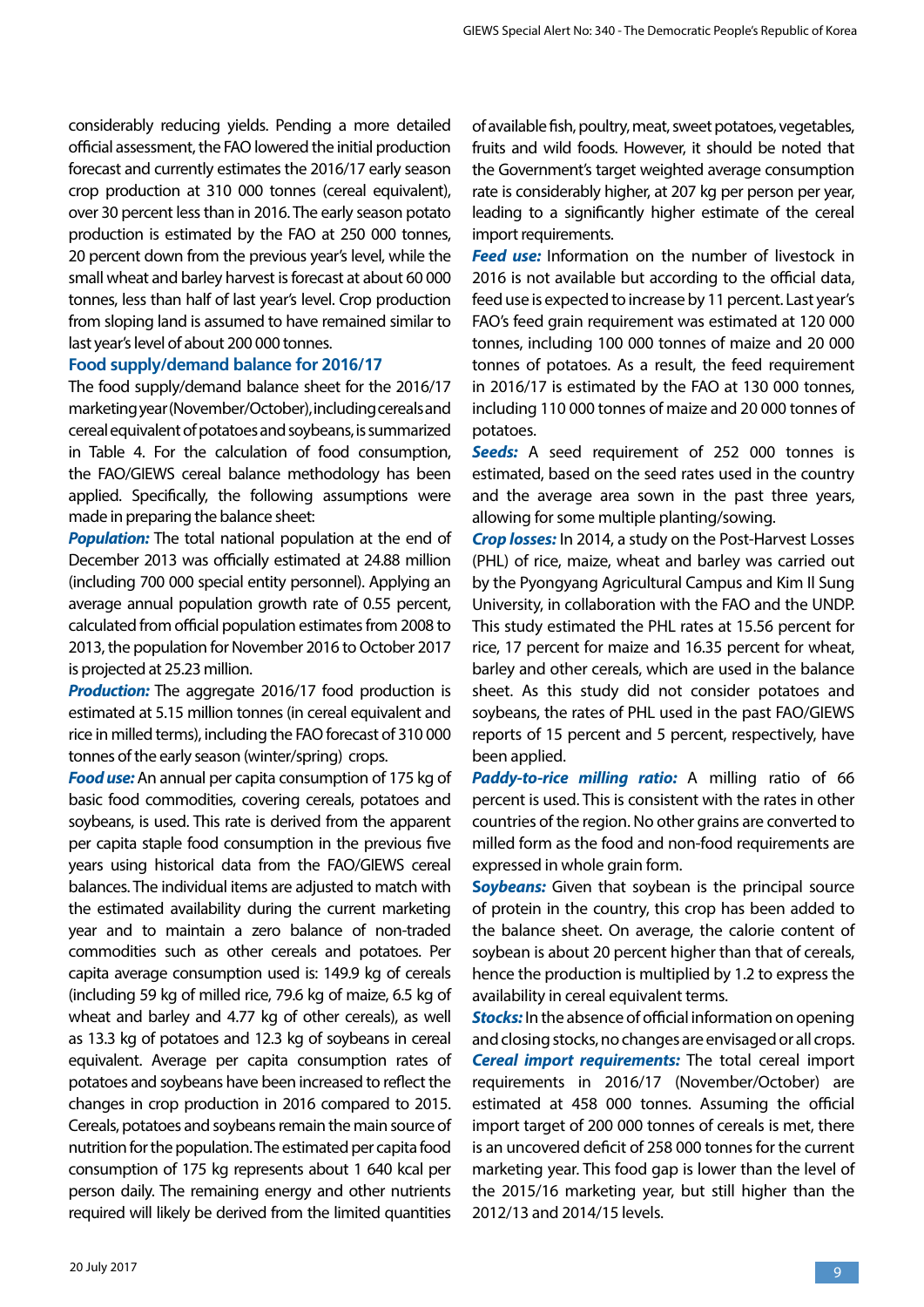## **Table 4: Democratic People's Republic of Korea - Food balance sheet for marketing year November 2016-October 2017 ('000 tonnes)**

|                                         | <b>Rice</b><br>(milled) 1/ | Maize   | <b>Wheat and</b><br><b>Barley</b> | Other<br>cereals | <b>Potatoes</b><br>21 | Soybeans<br>3/ | Total   |
|-----------------------------------------|----------------------------|---------|-----------------------------------|------------------|-----------------------|----------------|---------|
| <b>DOMESTIC AVAILABILITY</b>            | 1674                       | 2 3 9 8 | 60                                | 156              | 574                   | 338            | 5 1 5 0 |
| Main season farm production             | 1674                       | 2 1 9 5 |                                   | 156              | 274                   | 338            | 4637    |
| Early season (winter/spring) production |                            |         | 60                                |                  | 250                   |                | 310     |
| Production on slopes                    |                            | 203     |                                   |                  |                       |                | 203     |
| Stock drawdown                          | 0                          | 0       | $\mathbf 0$                       | 0                | 0                     | 0              | 0       |
| <b>TOTAL UTILIZATION</b>                | 1800                       | 2 600   | 189                               | 157              | 524                   | 339            | 5 6 20  |
| Food use                                | 1488                       | 2 0 0 8 | 164                               | 120              | 336                   | 310            | 4 4 2 7 |
| Feed use                                |                            | 110     |                                   |                  | 20                    |                | 130     |
| Seed requirements                       | 51                         | 74      | 16                                | 11               | 89                    | 12             | 252     |
| Post harvest losses                     | 260                        | 408     | 10                                | 26               | 79                    | 17             | 799     |
| Stock build-up                          | 0                          | 0       | 0                                 | 0                | 0                     | 0              | 0       |
| <b>IMPORT REQUIREMENTS</b>              | 126                        | 202     | 129                               | 0                | 0                     | 0              | 458     |
| Anticipated commercial imports          |                            |         |                                   |                  |                       |                | 200     |
| Uncovered deficit                       |                            |         |                                   |                  |                       |                | 258     |

Note: Figures may not add up due to rounding.

<sup>1</sup> Paddy to rice milling rate of 66 percent.

<sup>2</sup> Including potatoes in cereal equivalent at 25 percent conversion rate.

 $3$  Soybeans in cereal equivalent using a factor of 1.2.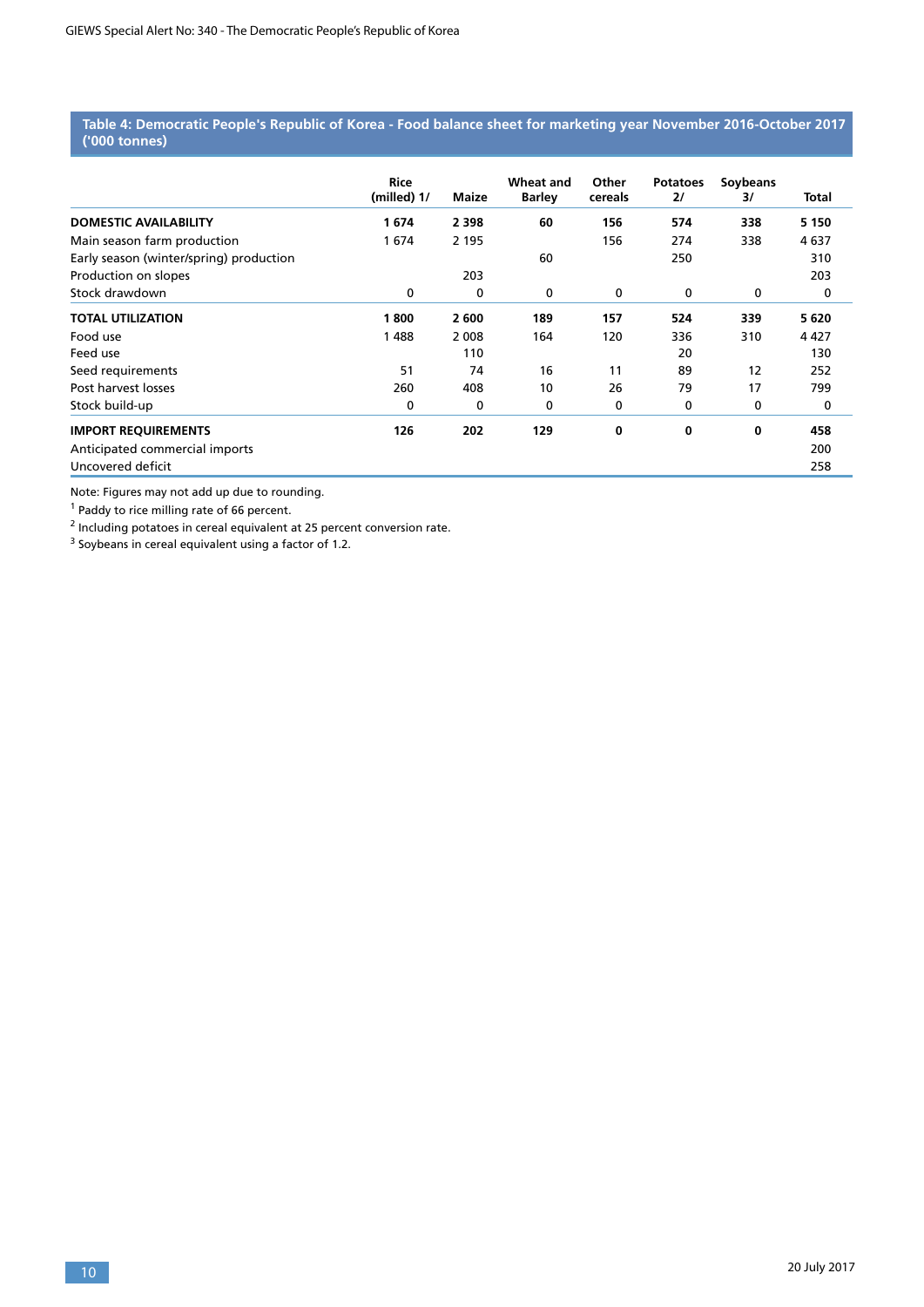GIEWS Special Alert No: 340 - The Democratic People's Republic of Korea